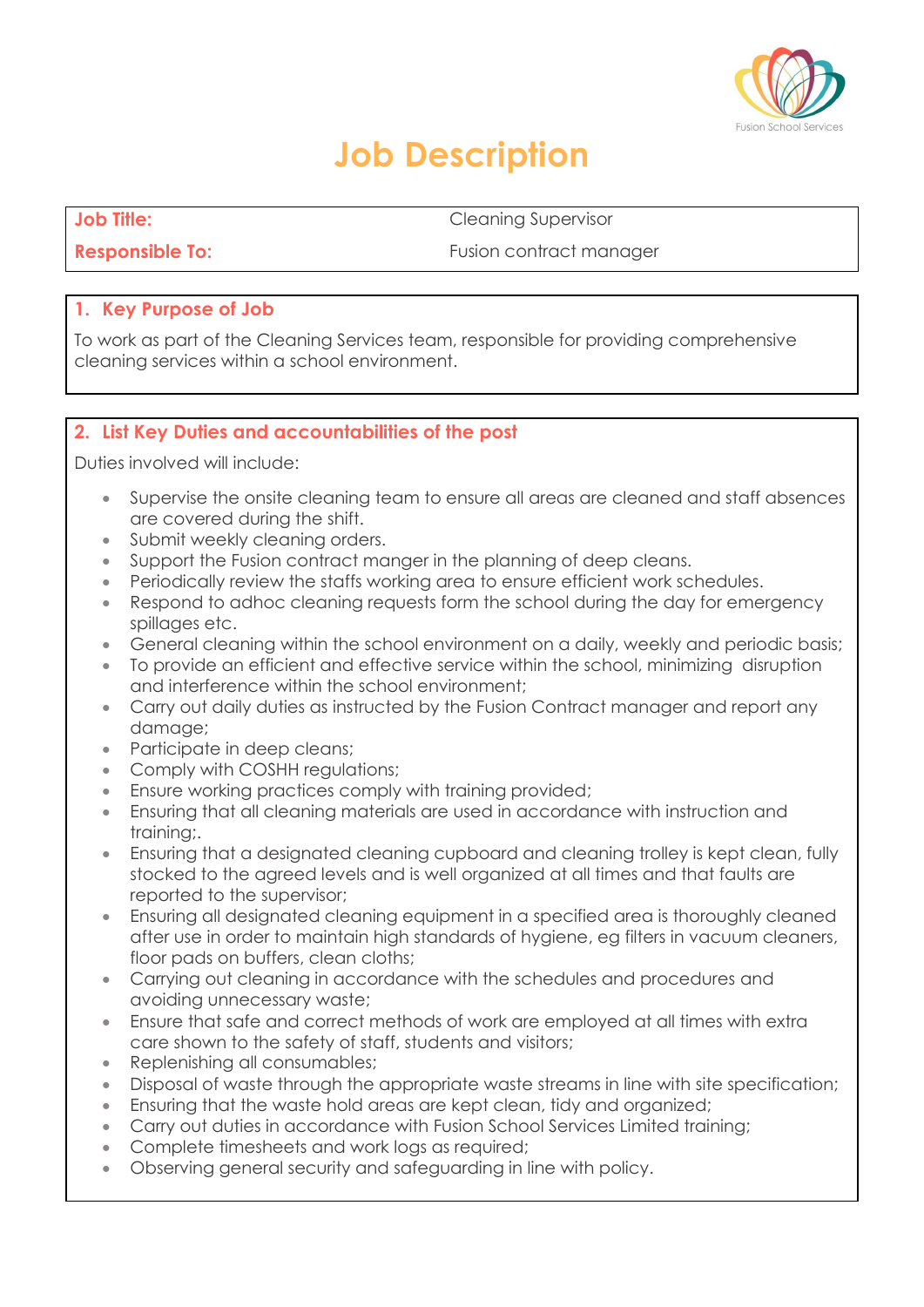

#### **3. Supervision / Line Management Responsibilities of the post**

Supervision of the cleaning team on site

#### **4. Working Environment & Conditions of the post**

Working with hazardous chemicals and cleaning materials in line with Health and Safety guidelines and the use of Personal Protective Equipment (PPE). Operation of cleaning machinery in soft services, following Health and Safety guidelines and training

#### **5. Other Duties**

Any other duties commensurate with the post.

#### **6. Other Information**

- a) All staff must commit to Equal Opportunities and Anti-Discriminatory Practice.
- b) Fusion School Services Limited operates a Smoke-Free Policy and the post-holder is prohibited from smoking in any of the buildings, enclosed spaces within the curtilage of buildings, and vehicles.
- c) The post-holder will be expected to have an agreed working pattern to ensure that all relevant functions are fulfilled through direct dialogue with employees, members of other agencies and community members.
- d) The post-holder is expected to familiarise themselves with and adhere to all relevant Fusion School Services Limited and School Policies and Procedures.
- e) The post-holder must comply with the Fusion School Services Limited's Health and Safety requirements specifically for the school they are working at
- f) The post holder may be required from time to time to move their base or work at a different site within the Fusion School Services Limited contract within a reasonable distance upon request.
- g) As this post meets the requirements in respect of exempted questions under the Rehabilitation of Offenders Act 1974, all applicants who are offered employment will be subject to an Enhanced Disclosure and Barring Service Check (DBS) before the appointment is confirmed. This will include details of ALL cautions, reprimands or final warnings as well as convictions, whether "spent" or "unspent". Criminal convictions will only be taken into account when they are relevant to the post.